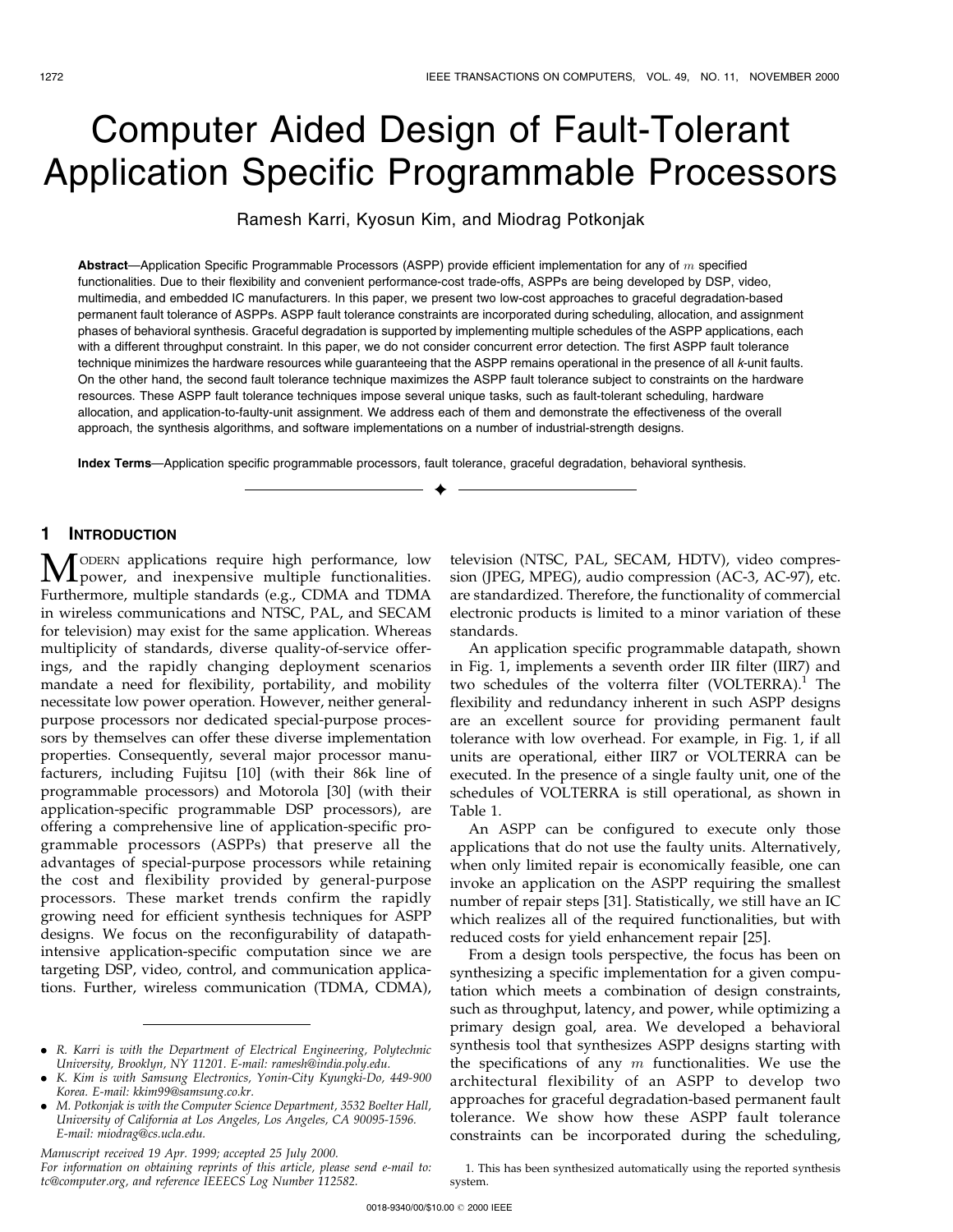

Fig. 1. ASPP implementing seventh order IIR and VOLTERRA filters.

allocation, and assignment phases of behavioral synthesis. We assume that a concurrent fault detection mechanism has already been implemented and, hence, focus only on incorporating graceful degradation. Graceful degradation is supported by implementing multiple schedules of the ASPP applications, each with a different throughput constraint. In the first technique, the hardware resources are minimized while guaranteeing that the ASPP remains operational in the presence of all k-unit faults. On the other hand, in the second technique, the fault tolerance of an ASPP is maximized subject to constraints on the hardware resources. Fault-tolerant ASPP synthesis imposes several unique tasks such as fault-tolerant scheduling, hardware allocation, and application-to-faulty-unit assignment. We address each of them and demonstrate the effectiveness of the overall approach, the synthesis algorithms, and software implementations on a number of industrial-strength designs.

The rest of the paper is organized in the following way: We first briefly survey the related work along several dimensions. Next, we will discuss the hardware and fault models. In Sections 5 and 6, we formulate the two faulttolerant ASPP synthesis problems, describe the synthesis algorithms, and present experimental results. In Section 7, we conclude by summarizing the results, outlining the future directions in the design of fault-tolerant ASPPs.

# 2 RELATED RESEARCH

The most relevant related work can be traced along three lines of research and development: reconfigurable hardware, behavioral synthesis, and fault tolerance techniques.

Field programmable gate arrays (FPGA) are being extensively used for dynamic reconfiguration [7], [8], [16], [43]. FPGA-based reconfigurable architectures, algorithms suitable for run-time reconfiguration and implementation of

TABLE 1 Functional Units Used by IIR7 and VOLTERRA Applications

|      |          | IIR.7 | <b>VOLTERRA</b> |  |
|------|----------|-------|-----------------|--|
| type | instance |       |                 |  |
|      | add240   |       |                 |  |
|      | add241   |       |                 |  |
|      | sub240   |       |                 |  |
|      | sub241   |       |                 |  |
| *    | mult240  |       |                 |  |
|      | mult241  |       |                 |  |

proof-of-concept designs, have been investigated [7], [16]. This has resulted in a dynamic instruction set computer and FPGA-based implementation for the traveling salesman problem, mean filtering, and edge detection. FPGA techniques for on-the-fly adaptation of a video signal processor have been investigated by the dynamic computing project [43]. Since it takes a few milliseconds to download a hardware netlist onto an FPGA, it entails significant performance overhead and, hence, is limited to applications with infrequent context switching. Although dynamically programmable gate arrays (DPGAs) store multiple personality vectors to reduce the reconfiguration time, their memory requirement increases to 33 percent (compared to 10 percent in FPGAs) [8].

There are a number of papers which describe fault tolerance schemes for FPGAs. For example, Doumar et al. [11] proposed a scheme where fault tolerance is achieved by shifting the configuration data inside the FPGA. Dutt et al. [12] achieve fault tolerance by using incremental rerouting in the FPGA. Meyer et al. [24] developed a greedy algorithm for enhancing fault tolerance of one-time programmable FPGAs. Finally, Lach et al. [19] presented both methodology for design of tiling-based fault-tolerant FPGA systems as well as a survey of earlier efforts on designing fault-tolerant FPGA-based systems.

Recently, application specific instruction sets processors (ASIP) received a great deal of attention. An ASIP has a programmable architecture tuned to an application class. Identifying an optimal instruction set to improve the applications in the selected class, subject to area and power dissipation constraints, has been addressed by several researchers [41], [21], [6], [22], [29]. Analysis tools to profile the applications in a class to select an optimal instruction set [41], [21] and synthesis tools to design an architecture to efficiently execute the instructions in this instruction set [6], [22], [29] have been developed. Although ASIPs provide greater flexibility than ASICs, this comes at the expense of low performance, high cost and power, and a need for compilation support. Although synthesis of applicationspecific programmable processors [5], [15] and applicationspecific instruction sets processors (ASIP) [14], [22], [29] have been receiving a great deal of attention, none of these ASIP and ASPP design methodologies address faulttolerant design.

Behavioral synthesis has been an active area of research for more than two decades [9], [13], [23] and numerous outstanding systems have been built targeting both data path-oriented and control-oriented applications [23], [33]. Behavioral synthesis traditionally has addressed synthesis and optimization of a single CDFG for sampling rate, area, and, more recently, power and test hardware overhead minimization [9], [23].

Recently, a few efforts have been reported on behavioral synthesis techniques for fault-tolerant designs. Orailoglu and Karri [27] presented scheduling, assignment, and transformation-based methods for fault tolerance against transient faults. Guerra et al. [15] presented the first work which concentrates on permanent faults. They showed how fault tolerance achieved using a set of spare units can be used for yield and productivity enhancement. Recently, Iyer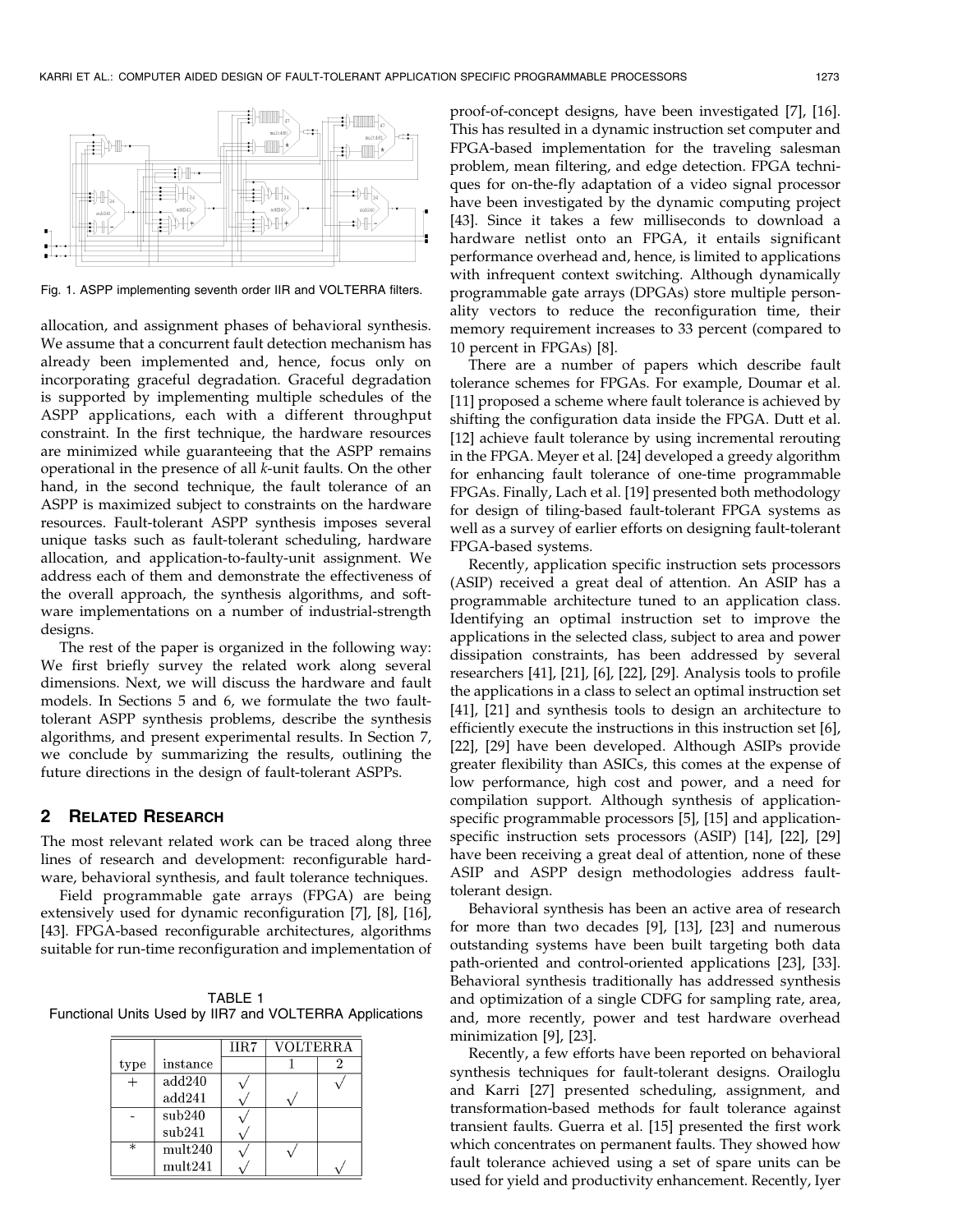

Fig. 2. (a) A hierarchical control data flow graph and (b) microarchitecture of a second-order FIR filter.

et al. [17] introduced a method which explores trade-offs between performance and yield. Antola et al. [2], [3] developed high level synthesis techniques for concurrent and semiconcurrent error detection in data paths. Automatic synthesis of self-recovering microarchitectures has been previously addressed. An algorithm that intertwines checkpoint insertion and scheduling (of operations in the input algorithm to clock cycles) to synthesize self-recovering microarchitectures for supporting fault-recovery in hardware was first presented in [18], [26]. More recently, [4], [36] presented algorithms for recovery point insertion in recoverable microarchitectures that minimizes the number of rollback points given constraints on the number of registers and maximum number of time steps between any two rollback points (the stride). For efficient concurrent detection, [37] showed how fault-security constraints can be incorporated during high level synthesis.

### 3 PRELIMINARIES

#### 3.1 Computational Model

Our computational model for a single application is homogeneous synchronous data flow [20], a special case of the data flow process network family of computational semantics. The model assumes a periodic computation done on an incoming semifinite stream of data along the time axis. Within this model, a task is represented as a hierarchical Control Data Flow Graph  $G(N, E, T)$  (or CDFG), with nodes  $N$  representing the flow graph operations and the edges  $E$  and  $T$ , respectively, the data and timing dependences between the operations. Note that the control dependences are subsumed by the timing control dependences. A CDFG of a 2nd-order FIR filter is shown in Fig. 2a. The homogeneous synchronous data flow model provides semantics for numerous behavioral synthesis systems targeting numerically intensive applications [42]. Many of most popular DSP, video, continuous media, communication, control, and graphics applications follow the selected computational model.

# 3.2 Hardware Model

In modern designs, a variety of register file models have been used [9]. From among them, we have selected the dedicated register file hardware model for modeling at the structural register-transfer (RT) level. This model clusters all registers in register files and each file is then connected only to the inputs of the corresponding execution units. Fig. 2b shows a microarchitecture which is synthesized from the the second-order FIR filter CDFG shown in Fig. 2a. An important benefit of the chosen hardware model is that it reduces the interconnect at the expense of additional registers. This trade-off is particularly important for modern and future submicron technologies. A more practical reason for using the dedicated register file model is that we are using the behavioral synthesis utility tools from the Hyper behavioral synthesis system [42]. Hyper provides tools for translations from a high-level applicative language to the internal CDFG format, estimation subroutines, simulations, and hardware mapping facilities, as well as access to a large number of real-life design specifications. Other hardware models can be directly addressed using the proposed methodology and synthesis algorithms, although appropriate minor modifications to the software are required to address different interconnect schemes.

There are three types of controllers that are suitable for ASPP designs. Programmable Controllers [28] often bring a somewhat large implementation area overhead and a limited degradation in performance. However, it provides flexibility not only for ASPP, but also for the additional introduction of new functional specifications for a given datapath. Off-chip controllers are flexible in that they can be replaced as necessary since they are located on a separate integrated circuit. A number of high performance datapath intensive chips have been designed using this option [34]. The same drawbacks and advantage as in the case of programmable controller option hold. Composed controller is a third alternative wherein the controller is located on-chip and is the composition of all possible control configurations that are required. Its effectiveness depends on how well several different (but often very similar) controllers can be merged using logic synthesis tools. Of these, we use the composed controller for our ASPP implementations.

# 3.3 Fault Model

We assume a widely used single stuck-at fault model [1]. Before the graceful degradation step in an ASPP can be invoked, the fault in the ASPP should be detected. Any offline testing and diagnosis scheme, such as full-scan, combinational ATPG, and BIST, can be used to detect faults. The ASPP fault tolerance techniques can tolerate faults that occur either in an execution unit or in a register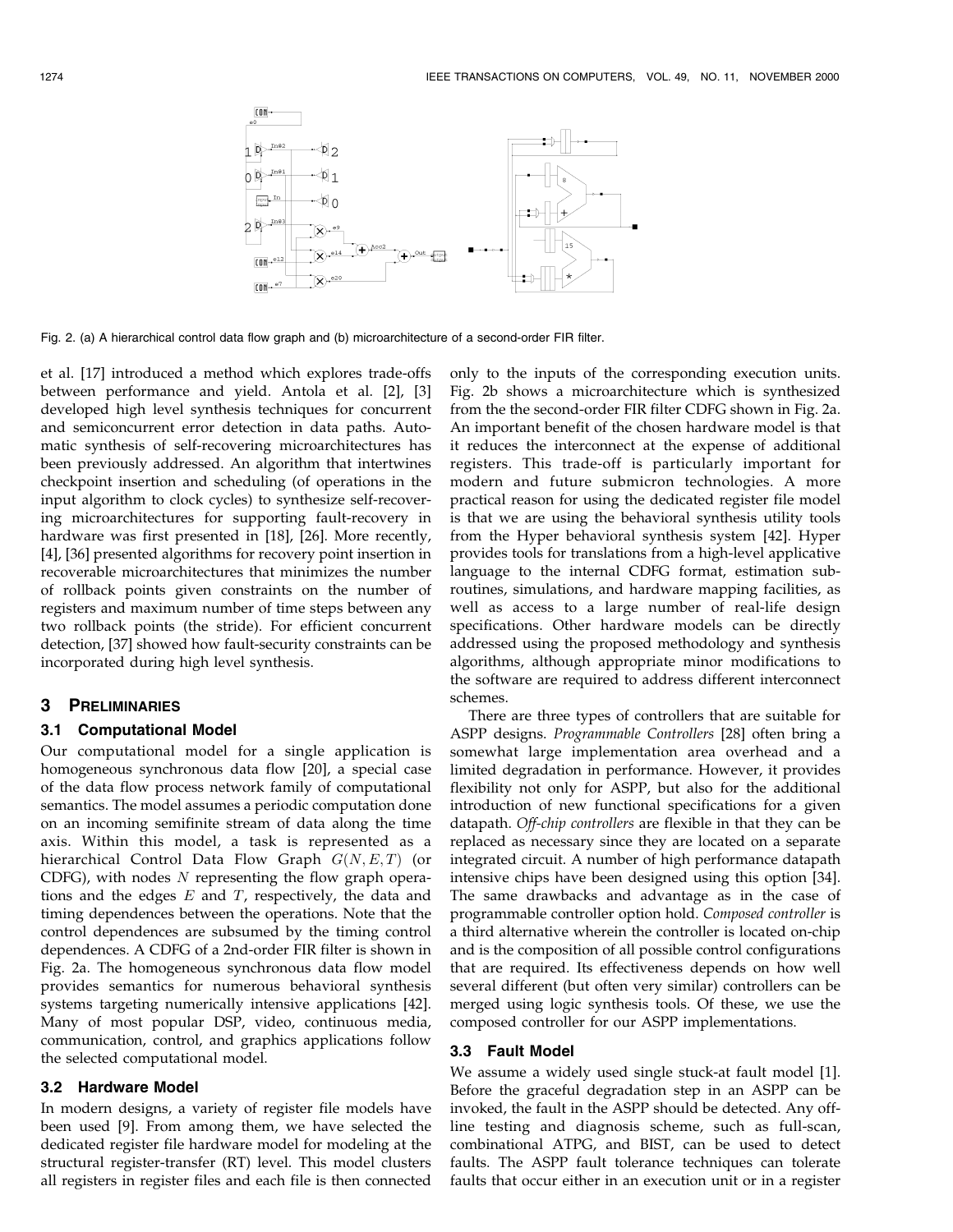

Fig. 3. Microarchitectures of dedicated ASIC implementations. (a) ADAPT. (b) CASCADE. (c) IIR8.

file or in the interconnect. A fault in a register file prevents its corresponding execution unit from receiving data and, thus, has the same effect as a fault in the execution unit. A faulty interconnect is tolerated by treating it as a failure in the execution unit at its data-sending connection. To make this possible, any two functional units that have a data transfer between them are connected by a dedicated bus. To reduce the interconnection overhead, all point-to-point buses emanating from a functional unit are merged without violating the fault tolerance constraints. We assume that the controller is fault-free. However, since the area of the







 $(b)$ 

Fig. 4. Microarchitectures of basic ASPP and fault-tolerant ASPP implementations. (a) Basic ASPP. (b) Fault-tolerant ASPP.

controller is usually only a few percent (1-3) of the designs, it can be easily duplicated with a negligible impact on the ASPP area.

# 4 FAULT-TOLERANT ASPP

We will motivate a behavioral synthesis approach for incorporating k-unit fault tolerance into ASPPs and discuss the relationship between ASPP designs, the degree of fault tolerance, and area and performance overheads. Consider an integrated digital signal processing system consisting of dedicated coprocessors for three signal processing applications—an adaptive filter (ADAPT) with latency of eight, a four-stage cascaded quadratic filter (CASCADE) with latency of 16, and an eighth order infinite impulse response filter (IIR8) with latency of 19, as shown in Fig. 3a, Fig. 3b, Fig. 3c.

ADAPT requires three adders and three multipliers, CASCADE requires two adders and one multiplier. Similarly, IIR8 requires two multipliers and one adder, although the word length is different from others. These dedicated ASICs cannot tolerate any functional unit failures. Consider an ASPP that can be configured to run any one of these applications at any given time. The resulting ASPP requires only three adders and three multipliers, as shown in Fig. 4a. The layouts of the dedicated coprocessors and the ASPP with their areas annotated are shown in Fig. 5a, Fig. 5b, Fig. 5c, Fig. 5d. All layouts are scaled to reflect their relative sizes. The area occupied by the dedicated coprocessors is 97.55  $mm^2$ ,  $^2$  35 percent larger than the ASPP area.

What are the potential benefits of such a multifunctional processor? Since six functional units are used, there are  ${}^{6}C_1$ possible ways that a single functional unit can fail. Toward illustrating the key concepts and importance of fault tolerance in ASPP designs, consider the application-tofaulty-unit assignment summarized in Table 2. Prefixes A and M stand for adder and multiplier, respectively. The numbers after them are the instances.

2. 0.6 micron SCMOS technology library was used.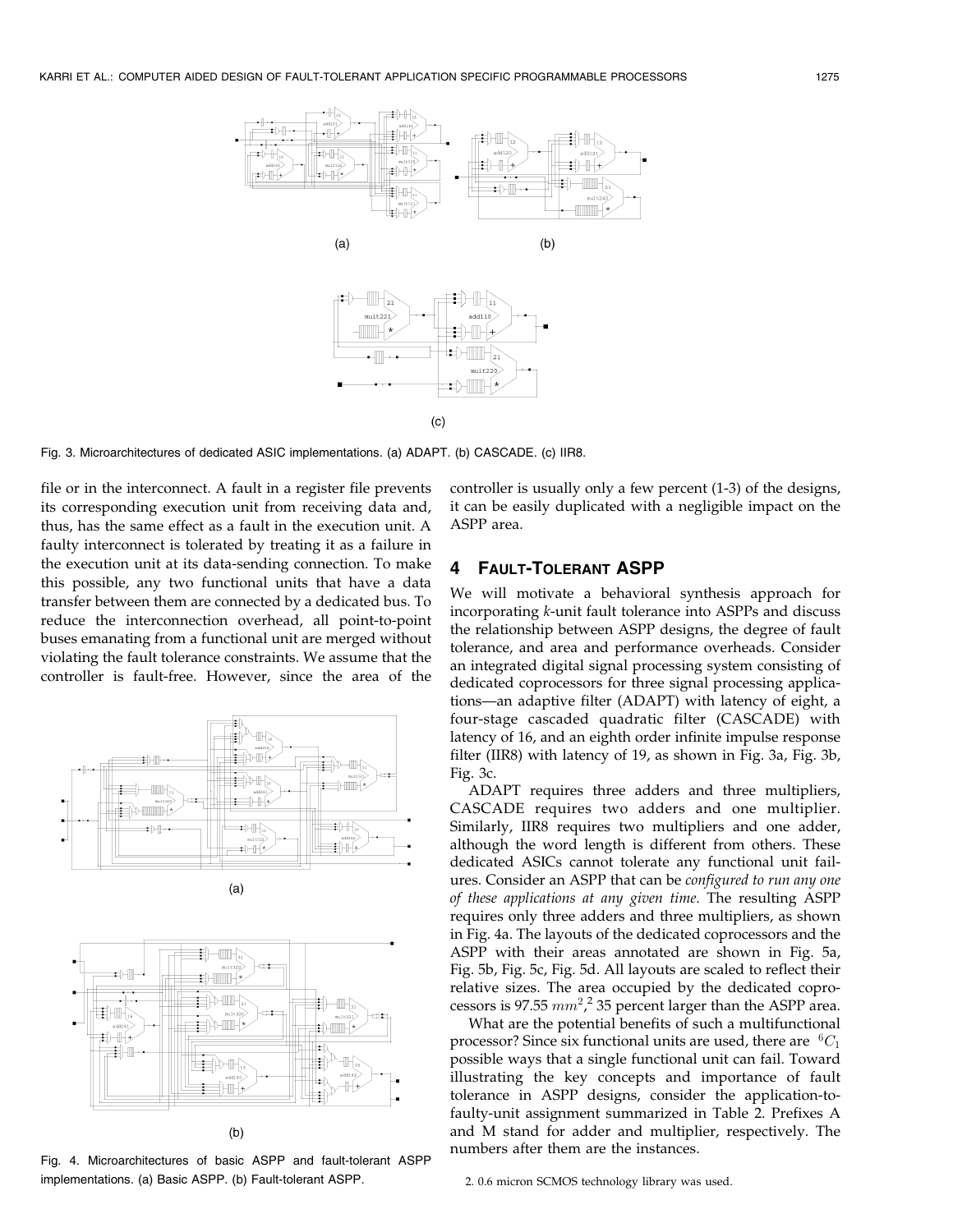

Fig. 5. Layout implementations of dedicated ASICs and ASPPs. (a) ADAPT (57.43  $mm^2$ ). (b) CASCADE (19.33  $mm^2$ ). (c) IIR8 (20.79  $mm^2$ ). (d) Basic ASPP (72.08  $mm^2$ ). (e) Fault-tolerant ASPP (72.43  $mm^2$ ).

CASCADE and IIR8 tolerate three single-unit faults each. The basic ASPP of Fig. 4a can tolerate only four out of the six one-unit faults. This is because faults in A2 and M2 are tolerated by both applications, while faults in A0 and M0 are not tolerated by either application. Consider the application-to-faulty-unit assignment shown in Table 3. All one-unit faults are tolerated either by CASCADE or by IIR8. They can also tolerate three two-unit faults and one three-unit fault. The corresponding fault-tolerant ASPP microarchitecture and layout are shown in Figs. 4b and 5e, respectively. Although there is an increase in interconnect, the area overhead for one-unit fault tolerance with respect to the basic ASPP implementation is less than 1 percent. For this fault-tolerant ASPP, the following reconfiguration strategy can be adopted: If all modules are operational, configure the ASPP to implement ADAPT. If adder A0, multiplier M0, or multiplier M1 is faulty, configure the ASPP to implement CASCADE. Similarly, if adder A1, adder A2, or multiplier M2 are faulty, configure the ASPP to implement IIR8.

The case of two-unit fault tolerance is more complex. There are 15 different ways in which two-units can fail. A

TABLE 2 One-Unit Fault Tolerance of the Basic ASPP

|                  | H/W Allocation | Tolerate   |            |
|------------------|----------------|------------|------------|
| Appl'n           | $_{\rm Add}$   | Mult       | Faults in  |
| ADAPT            | A0, A1, A2     | M0, M1, M2 |            |
| CASCADE          | A0, $A1$       | M0         | A2, M1, M2 |
| IIR <sub>8</sub> | A0             | M0, M1     | A1, A2, M2 |

CASCADE schedule can tolerate only one of three possible two-multiplier-unit faults. Similarly, an IIR8 schedule can tolerate one of the three possible two-adder-unit faults. To tolerate all possible two-unit faults, at least three schedules of CASCADE and three schedules of IIR8 (each with different application-to-faulty-unit assignments) are required. A two-unit tolerant hardware allocation is shown in Table 4. The two-unit faults (A1, M2), (A0, M1), and (A2, M0) are tolerated by more than one schedule.

The ASPP interconnect and controller overhead increases with the number of schedules implemented on it. The number of implemented schedules can be reduced without compromising the k-unit fault tolerance of the ASPP by increasing the latency of the application schedules. If the latencies of CASCADE and IIR8 are increased to 18 and 21, respectively, their hardware requirements decrease to one adder and one multiplier. The new fault-tolerant hardware allocation is summarized in Table 5. The fault-tolerant ASPP microarchitectures with and without graceful degradation are shown in Fig. 6a and Fig. 6b, respectively. Observe the reduction in the interconnect due to graceful degradation.

TABLE 3 One-Unit Fault Tolerance of the fault-Tolerant ASPP

|         | H/W Allocation | Tolerate       |            |
|---------|----------------|----------------|------------|
| Appl'n  | Add            | Mult           | Faults in  |
| ADAPT   | A0, A1, A2     | M0, M1, M2     |            |
| CASCADE | A1. A2         | M <sub>2</sub> | A0, M0, M1 |
| IIR8    | A0             | M0, M1         | A1, A2, M2 |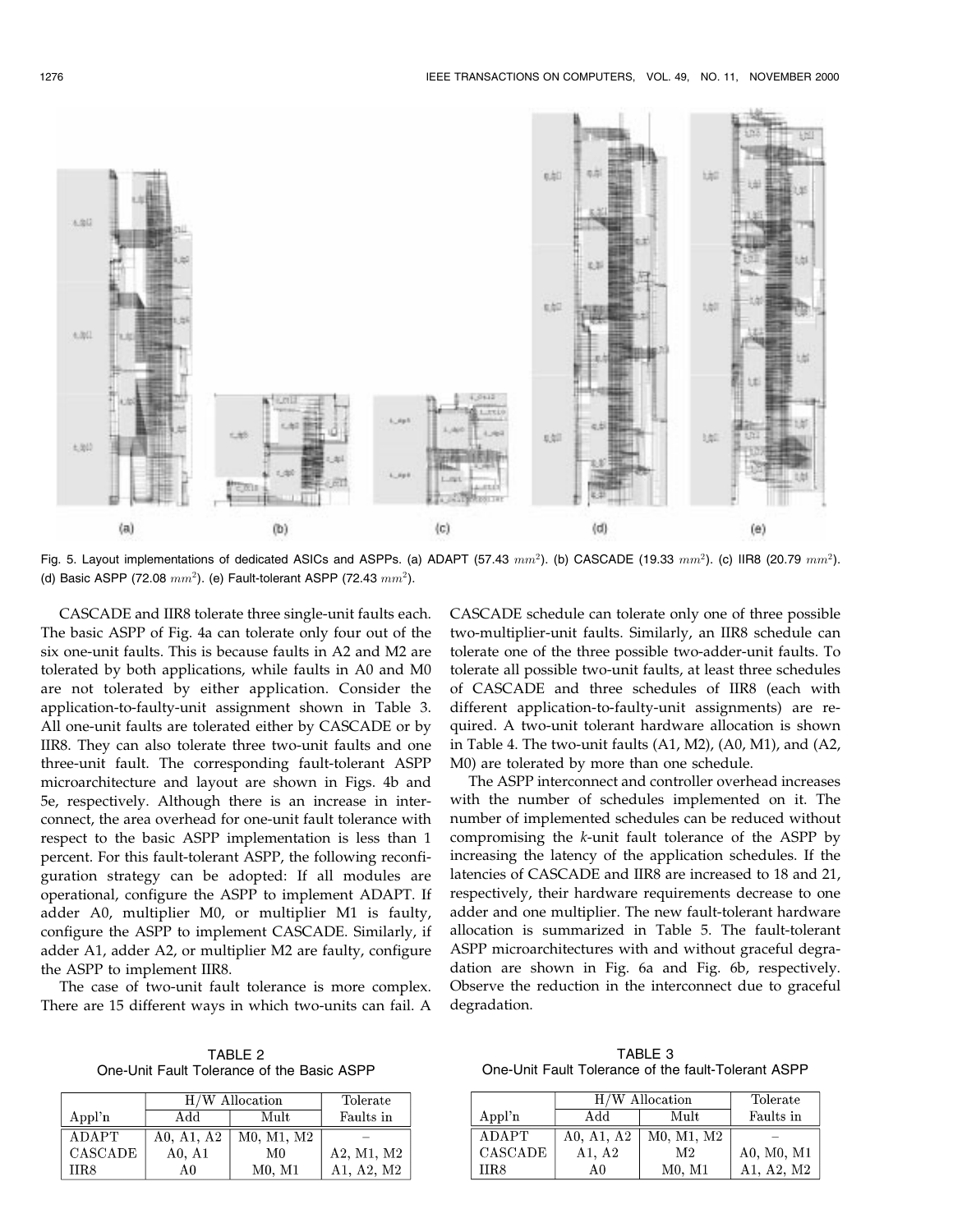|                |              | $H/W$ Allocation | Tolerate                     |
|----------------|--------------|------------------|------------------------------|
| Appl'n         | $_{\rm Add}$ | Mult             | Faults in                    |
| <b>ADAPT</b>   | A0-2         | $M0-2$           |                              |
| CASCADE        | A1. A2       | M <sub>2</sub>   | (M0, M1), (A0, M0), (A0, M1) |
| CASCADE        | A0, A1       | M1               | (M0, M2), (A2, M0), (A2, M2) |
| <b>CASCADE</b> | A0, A2       | $_{\rm M0}$      | (M1, M2), (A1, M1), (A1, M2) |
| IIR8           | A2           | M0, M1           | (A0, A1), (A0, M2), (A1, M2) |
| IIR8           | A1           | M0, M2           | (A0, A2), (A0, M1), (A2, M1) |
| IIR8           | A0           | M1, M2           | (A1, A2), (A1, M0), (A2, M0) |

TABLE 4 Two-Unit Fault-Tolerant Hardware Allocation

# 5 GUARANTEEING K-UNIT FAULT TOLERANCE OF ASPPs

K-unit fault tolerance can be guaranteed by combining the inherent redundancy of ASPPs with judicious application-to-faulty-unit assignment and application latency determination.

Problem Statement. Given an underlying hardware model and N applications, each with its execution time bound, synthesize a high-performance and minimum area design so that any one of these N applications can be executed at any given time, and, for any k-unit failure, the ASPP design is still operational (i.e., at least one of these N applications is still working).

The design flow is outlined in Fig. 7. Initially, the applications are bundled together based on their hardware and structural similarity. In the process, the area overhead is minimized. Following application bundling, the latency determination phase is entered, wherein the latencies of the individual applications are determined while ensuring the desired k-unit fault tolerance. Next, the hardware allocations of applications are matched to the k-faulty-unit combinations using a branch and bound technique. This step determines the hardware not usable by a given schedule of an application. Based on this information, ASPP allocation, assignment, and scheduling algorithms are invoked on the applications in a bundle. The fault-tolerant ASPP synthesis trajectory is completed by invoking the Hyper hardware mapper and layout generator. Fault tolerance constraints are incorporated during the highlighted phases in the design trajectory.

The input to the Hyper behavioral synthesis system is a design specified using the SILAGE language [42]. The input

TABLE 5 Trade-Off between the Number of Schedules and Performance Degradation

|                |                | H/W Allocation | Tolerate                     |
|----------------|----------------|----------------|------------------------------|
| Appl'n         | $_{\rm Add}$   | Mult           | Faults in                    |
| <b>ADAPT</b>   | $A0-2$         | $M0-2$         |                              |
| <b>CASCADE</b> | A <sub>0</sub> | M0             | (A1, A2), (A1, M1), (A1, M2) |
|                |                |                | (M1, M2), (A2, M1), (A1, M2) |
| <b>CASCADE</b> | A1             | M1             | (A0, A2), (A0, M0), (A0, M2) |
|                |                |                | (M0, M2), (A2, M0), (A2, M2) |
| IIR8           | A 2.           | M <sub>2</sub> | (A0, A1), (A0, M0), (A0, M1) |
|                |                |                | (M0, M1), (A1, M0), (A1, M1) |

is translated into the hierarchical control data flow graph (CDFG) format, where each node corresponds either to arithmetic, logic, memory access, or input/output transfer operation and each edge denotes either data or control flow dependency. When the Hyper's estimation subroutines are applied to the CDFG, the resulting requirements on datapath components are used as initial resource allocation. After that, there is a provision for applying a number of transformations, such as pipelining, retiming, associativity, and common subexpression elimination. Next, clock cycle length and module selections are performed. The two final mandatory steps, before hardware mapping and layout generation using the Lager silicon compiler, are constraint-driven scheduling and assignment. For almost all synthesis steps, the user can specify desired run time/quality of results trade-off. The default option uses  $O(n^2)$  heuristics and usually requires less than one minute for all the tasks [42].

#### 5.1 Latency Determination

The latency of each application in the bundle is determined so as to ensure that the resulting ASPP processor can





 $(b)$ 

Fig. 6. Microarchitectures of two-unit fault-tolerant ASPPs. (a) Without graceful degradation. (b) With graceful degradation.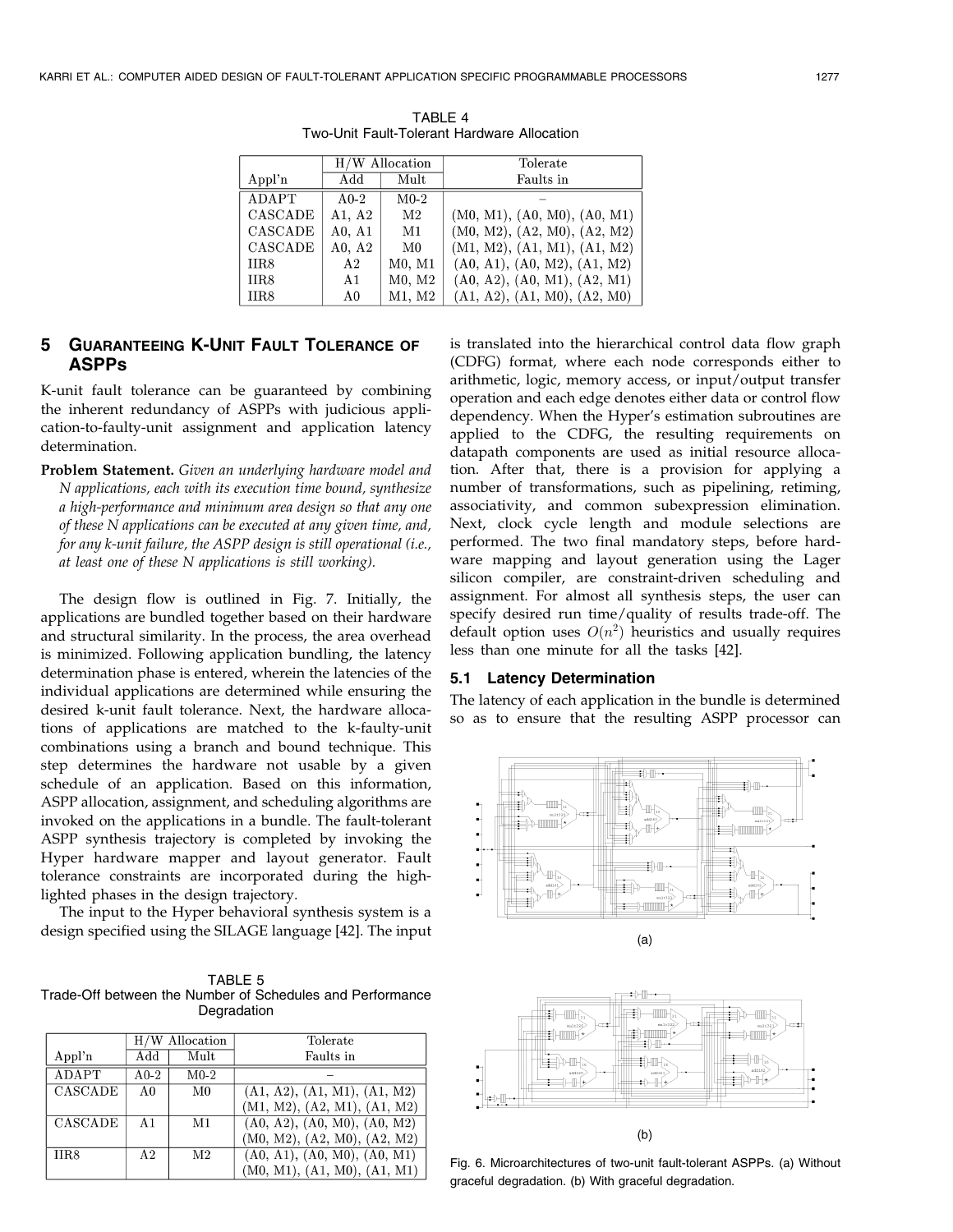

Fig. 7. Fault-tolerant ASPP synthesis flow.

tolerate all k-unit faults. K-unit fault tolerance is ensured by tuning the hardware utilization of individual applications. Decreasing the system throughput (by increasing the latency) reduces hardware utilization and increases the fault tolerance capability of an application.

As a first step, all possible k-unit faults are collapsed into smaller sets of faults based on the type of hardware units that fail. For example, in a design that uses adders and multipliers, the two-unit faults are collapsed into the following sets:

- . Two-multiply faults,
- . Two-adder faults,
- . One-adder-One-multiply faults.

Collapsing faults into smaller sets can be represented by the set of tuples:

$$
R = \{(r_1, r_2, \dots r_n) | \sum_{i=1}^n r_i = k\},\
$$

where,  $r_1, r_2, \ldots, r_n$  are the number of faulty units of type  $1, 2, \ldots, n$ , respectively. For an application bundle with  $n$  hardware types and  $k$ -unit fault tolerance, the number of tuples in the set  $R$  can be computed by the recursion:

$$
| R | = f(n, k) = \sum_{j=0}^{\min(H_n, k)} f(n - 1, k - j)
$$
  

$$
f(1, j) = 1, 1 \le j \le k
$$
  

$$
f(i, 1) = i, f(i, 0) = 1, 1 \le i \le n.
$$

The set  $R$ , together with the unused hardware distributions of the individual applications (obtained using a similar recursion), is used to quickly verify if the selected latencies for the applications can ensure k-unit fault tolerance. Toward this end, it is checked if, for each tuple in the set  $R$ , there is at least one application in the bundle whose unutilized hardware units for each type of hardware is larger than the number of faulty units of that type in the tuple. If not, the latencies of selected applications are increased. Although increasing latency succeeds for low  $k$ , additional hardware units are added to guarantee  $k$ -unit fault tolerance.

| Schedules           | $k$ -unit fault combinations |                    |                    |             |             |  |  |  |
|---------------------|------------------------------|--------------------|--------------------|-------------|-------------|--|--|--|
| in ASPP             | $C_1$                        | $\scriptstyle C_2$ | $C_3$              |             | $C_n$       |  |  |  |
| $A_1S_1$            | $\mathbf x$                  | $\mathbf x$        |                    |             |             |  |  |  |
| $\overline{A}_1S_2$ |                              | $\mathbf x$        |                    | $\mathbf x$ |             |  |  |  |
|                     |                              |                    |                    |             |             |  |  |  |
| $A_1S_{n1}$         |                              | х                  |                    | X           |             |  |  |  |
| $A_2S_1$            | $\mathbf x$                  | $\mathbf x$        |                    |             |             |  |  |  |
| $A_2S_2$            |                              |                    | $\bar{\mathbf{x}}$ |             | $\mathbf x$ |  |  |  |
|                     |                              |                    |                    |             |             |  |  |  |
| $A_2S_{n2}$         | X                            |                    | $\mathbf x$        |             |             |  |  |  |
|                     |                              |                    |                    |             |             |  |  |  |
| $A_mS_1$            |                              |                    | $\mathbf x$        |             |             |  |  |  |
| $\overline{A_m}S_2$ |                              | X                  |                    |             | X           |  |  |  |
|                     |                              |                    |                    |             |             |  |  |  |
| $A_m S_{nm}$        |                              | X                  |                    |             |             |  |  |  |

Fig. 8. Application-to-faulty-unit matching to guarantee k-unit tolerance.

#### **Matching Applications with Faulty Units**

A single schedule for each application may not be sufficient to implement k-unit fault tolerance. This is because, although this single schedule may cover a tuple in the set  $R$ , it may not tolerate all the  $k$ -unit fault combinations that the tuple represents. If, out of the  $H_t$  hardware units of type t available for the bundle,  $s_t^i$  are not utilized by the application *i*, then  $\prod_{t=1}^{n} H_t C_{s_t^i}$  schedules of the application may be necessary. The problem is to match the schedules of the applications with the  $k$ -faulty-unit combinations so that:

- . There is at least one schedule that can operate in the presence of a k-unit fault,
- . At least one schedule of each application is implemented, and
- . The total number of implemented schedules is minimized.

The problem is illustrated in Fig. 8. Each column in the two-dimensional table corresponds to a k-faulty unit combination (denoted as  $C_1, C_2, \ldots, C_n$ ) and each row corresponds to a schedule of an application (denoted as  $A_1S_1, A_1S_2, \ldots, A_mS_{nm}$ ). If a schedule of an application covers a k-faulty-unit combination, the corresponding cell is marked with an x. The objective is then to ensure that there is at least one x in each column while minimizing the number of rows. This problem can be transformed to the vertex covering problem [35] by identifying each of the k-faulty-unit combinations as a vertex and each of the possible application schedules as an edge.

A branch and bound technique outlined in Fig. 9 is used to solve this problem. The MinimumSetOfSchedules is the current best solution that tolerates all the combinations of  $k$  faulty units and includes all the schedules, initially. The CurrentSetOfSchedules tolerates only some of the combinations of k-faulty units and is initially null and grows when the schedule inclusion branch in Step 9 is taken. The branching step is invoked when a candidate schedule is either included into or excluded from the CurrentSetOfSchedules by the recursive calls in lines 10 and 13. schedules are selected one after the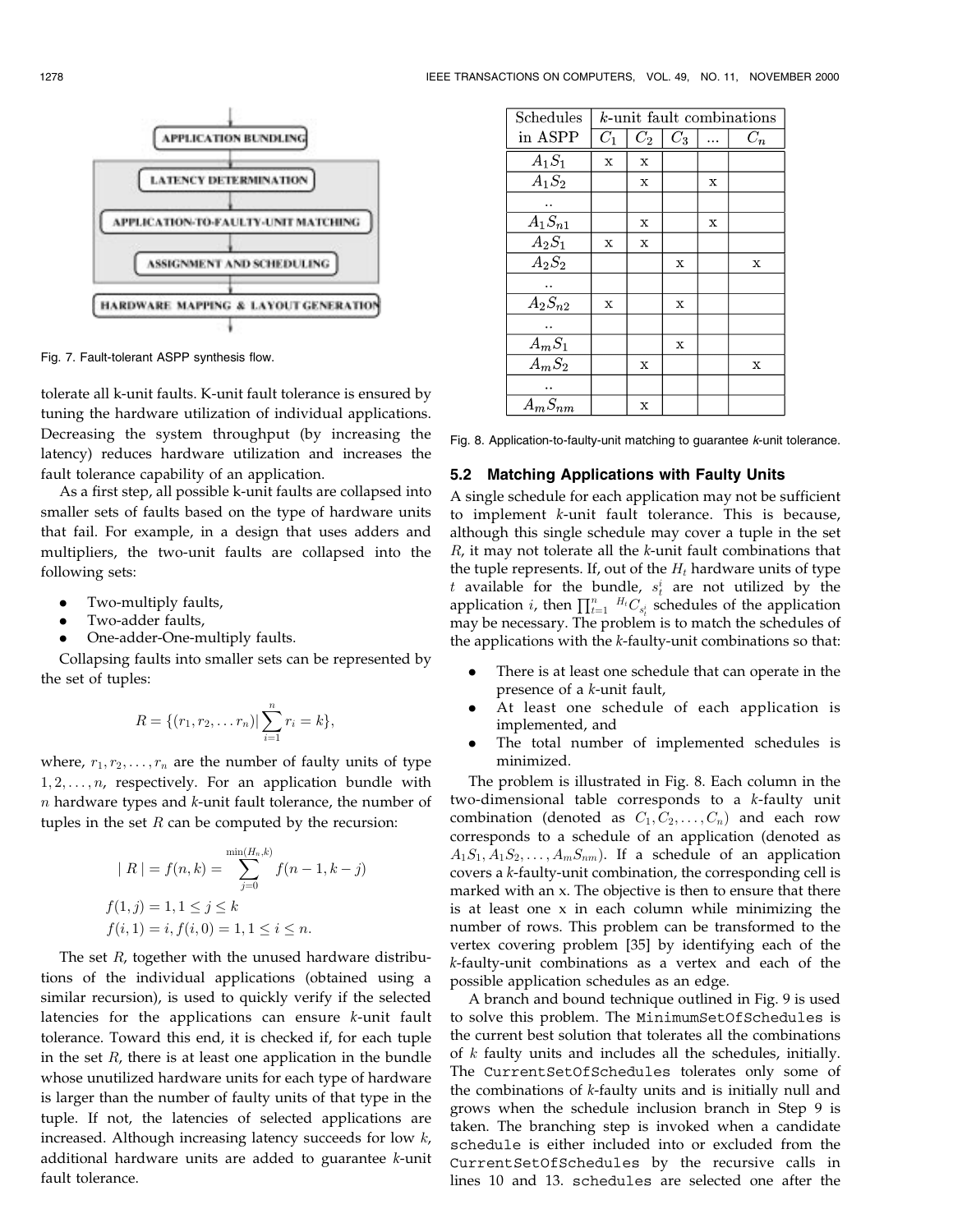| MinimumMatch(CurrentSetOfSchedules, ListOfSchedules,<br>CurrentCover)                                                                                                            |
|----------------------------------------------------------------------------------------------------------------------------------------------------------------------------------|
| $\begin{smallmatrix} \{ \\ 1 \end{smallmatrix}$<br>if (( schedule $\leftarrow$ car(ListOfSchedules)) = $\phi$ ) return;<br>2:<br>$appl \leftarrow GetApplication(scheduledule);$ |
| $/*$ Bound the Schedule Inclusion Branch $*/$                                                                                                                                    |
| if (  CurrentSetOfSchedules   + $\sum_{i=appl+1}^{\#Applications}$ LowerBound[i]<br>3:                                                                                           |
| $+1$ <   MinimumSetOfSchedules   )                                                                                                                                               |
| NewCover $\leftarrow$ CurrentCover $\bigvee$ Cover(schedule);<br>4:                                                                                                              |
| if (NewCover covers all k faulty unit combinations) {<br>5:                                                                                                                      |
| $MinimumSetOfSchedules \leftarrow CurrentSetOfSchedules$<br>6:<br>$\cup$ {schedule}:                                                                                             |
| return:<br>7:                                                                                                                                                                    |
| €                                                                                                                                                                                |
| if (   NewCover $  >  $ CurrentCover $ $ ) {<br>8:                                                                                                                               |
| $CurrentSetOfSchedules \leftarrow CurrentSetOfSchedules$<br>9:<br>$\cup$ {schedule};                                                                                             |
| MinimumMatch(CurrentSetOfSchedules,<br>10:                                                                                                                                       |
| cdr(ListOfSchedules), NewCover);                                                                                                                                                 |
| $CurrentSetOfSchedules \leftarrow CurrentSetOfSchedules$<br>11:                                                                                                                  |
| $-$ {schedule};                                                                                                                                                                  |
| λ                                                                                                                                                                                |
|                                                                                                                                                                                  |
| $\frac{1}{4}$ Bound the Schedule Exclusion Branch $\frac{*}{4}$                                                                                                                  |
| 12: if (   CurrentSetOfSchedules $\cap$ {schedules of appl-1 }                                                                                                                   |
| $>$ LowerBound[appl-1])<br>MinimumMatch(CurrentSetOfSchedules,<br>13:                                                                                                            |
| cdr(ListOfSchedules), CurrentCover);                                                                                                                                             |
| }                                                                                                                                                                                |
|                                                                                                                                                                                  |

Fig. 9. Finding the minimum set of schedules tolerating all k-unit faults.

other (Step 1) from the ListOfSchedules. Associated with each schedule is a vector identifying the k-faultyunit combinations that are tolerated (covered) by it. Cover() returns this vector. The set union of the coverage vectors of all schedules in the CurrentSetOfSchedules is the CurrentCover.

Upper and lower bounds on the number of schedules are used to prune the solution branches. For example, the cardinality of the MinimumSetOfSchedules is an upper bound on the number of schedules. If the cardinality of the CurrentSetOfSchedules is greater than that of the MinimumSetOfSchedules, this schedule inclusion branch and its branches are pruned. For each tuple in the set R, there are  $\prod_{t=1}^{n} H_t C_{r_t}$  combinations of k faulty units. The sets of k-unit combinations represented by tuples are disjoint. Based on this observation, the LowerBounds on the number of schedules for each application are determined as follows: Let the faults represented by a tuple  $(r_1, r_2, \ldots, r_t, \ldots, r_n)$  in the set R be covered by application *i*. A lower bound on the required number of schedules of application  $i$  is  $\prod_{t=0}^n \lceil \frac{H_tC_{r_t}/s_t^iC_{r_t}\rceil}$ , where  $H_t$ ,  $s_t^i$ , and  $r_t$  have been previously defined. If the tuple is covered by more than one application, the aggregate number of schedules of the applications which cover the tuple must be considered. Some of the schedules in the ListOfSchedules that have not been visited are absolutely necessary to satisfy this lower bound requirement. Hence, these schedules must also be added to the cardinality of the CurrentSetOfSchedules in line 3 when comparing with the upper bound. In line 12, if the number of schedules corresponding to an application is

less than the LowerBound, all successive branches are pruned. car() and cdr() are two lisp-like functions used to return the first and remaining elements in a list, respectively.

#### 5.3 Assignment and Scheduling

At the end of the matching phase, for each schedule of an application, hardware units that are excluded from its allocation are finalized. This determines the hardware units that are available for use by a given schedule of an application. An assignment and scheduling algorithm is invoked on each of the schedules of the applications using its usable hardware allocation. Applications can be synthesized in any order as the hardware requirements are determined prior to this step. The resulting ASPP is then mapped and synthesized using the Hyper back-end system.

# 5.4 Evaluation of Fault Tolerance Constrained Synthesis

The fault-tolerant ASPP synthesis techniques proposed in this section were validated on the set of DSP, video, control, and communication applications summarized in Table 6. For each application, columns 2-5 show the number of nodes, the number of edges, the word length, and the critical path, respectively. The input latency for each application is shown in column 6. The next four columns give the hardware allocation, assuming that additions and subtractions are carried out on distinct adders and subtractors, respectively. Assuming that additions and subtractions are carried out by add-subtract units will yield a different set of results. The column titled "reg" shows the number of registers used in the implementation. The numbers in parentheses are the register counts for constants. The hardware utilization of each type is shown in the next three columns. The last column reports the area in  $mm^2$  when the application is implemented as a dedicated ASIC. This is used to evaluate the area overhead of ASPPs.

The set of applications shown in Table 6 is bundled into ASPPs with the objective of minimizing the ASPP overhead for each IC. The resulting bundles were synthesized to guarantee k-unit fault-tolerant ASPPs for  $k = 1, 2$ .

The results of one-unit fault-tolerant ASPP synthesis for the eight application bundles are summarized in Table 7. The number of schedules used in the ASPP processor is shown in column 2. As the number of schedules increases, so does the number of registers for constant coefficients and the interconnection requirement. These are the major sources of area overhead. The next four columns are the hardware allocations used in synthesizing the ASPP processor. The area overhead vis-a-vis a dedicated implementation of the largest application is summarized in the last column. The areas reported are all in  $mm^2$ . The area overhead is 14.5 percent on average and varies from 5 percent to 26 percent. The sources of the overhead are 1) the increased interconnect requirements and 2) the coefficient registers in the current dedicated register file hardware model. The low overhead is due to the inherent redundancy and the application-to-faulty-unit matching.

When supporting multiple unit fault tolerance, straightforward replication entails significant area or performance overhead. In contrast, the proposed approach can support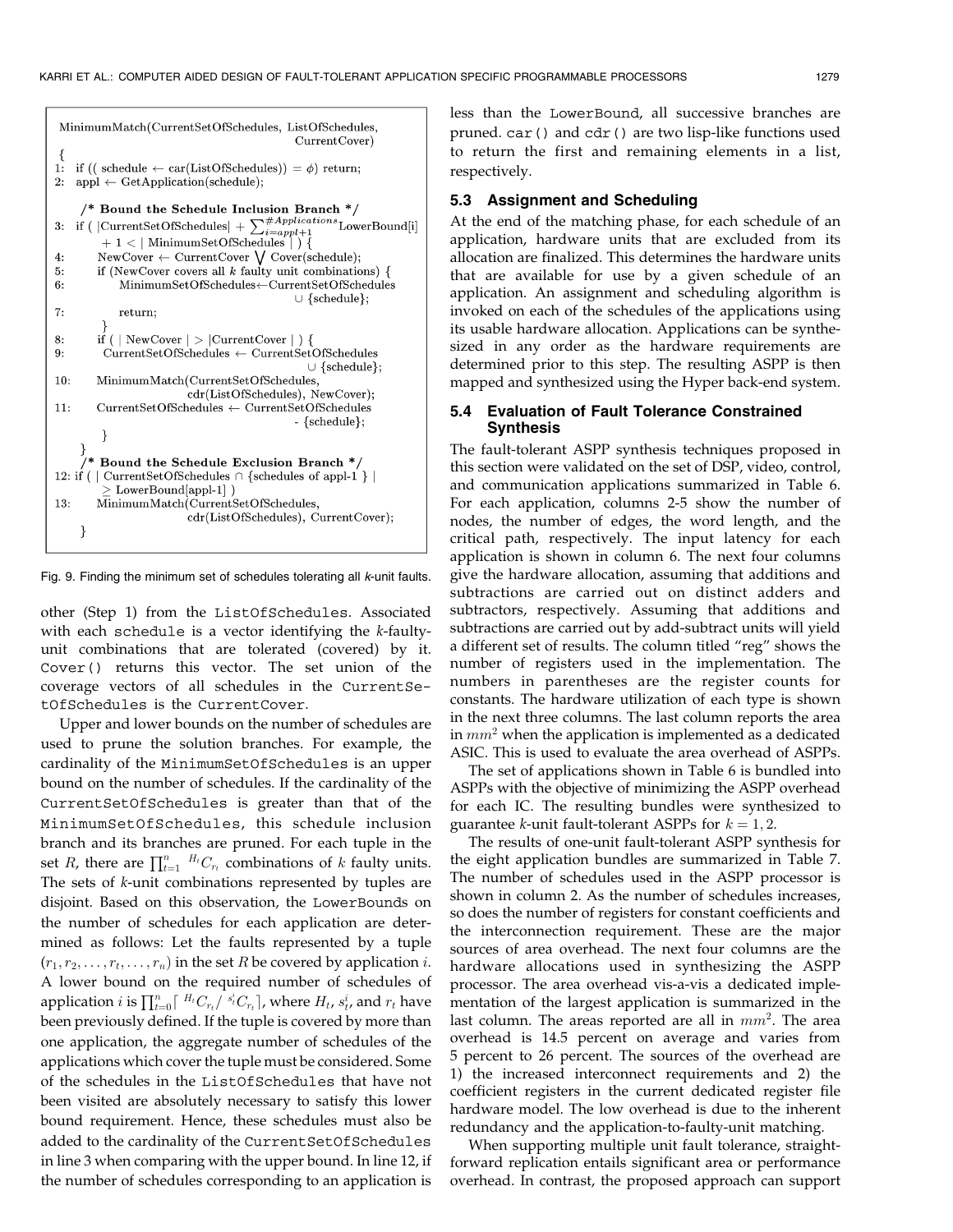|                 |         |              |    |    |    | allocation     |                          |                | utilization |        |                          | area   |               |
|-----------------|---------|--------------|----|----|----|----------------|--------------------------|----------------|-------------|--------|--------------------------|--------|---------------|
| application     | Ν       | $\mathbf{E}$ | wl | cp | t. | $^{+}$         | $\overline{\phantom{a}}$ | *              | reg         | $^{+}$ |                          | $\ast$ | $\pi (m n^2)$ |
| ARAI            | 51      | 63           | 22 | 8  | 10 | $\overline{7}$ | 5                        | $\overline{2}$ | 43(13)      | 32     | 35                       | 65     | 34.77         |
| CASCADE         | 34      | 47           | 12 | 10 | 10 | 4              | $\theta$                 | $\overline{2}$ | 39(13)      | 40     | $\overline{\phantom{0}}$ | 65     | 11.34         |
| DIR.            | 124     | 138          | 22 | 9  | 22 | 4              | $\theta$                 | 4              | 83(38)      | 63     | -                        | 68     | 53.05         |
| FFT8            | 30      | 31           | 16 | 5  | 6  | 3              | 3                        | 1              | 22(1)       | 55     | 55                       | 33     | 11.21         |
| FIR20           | 32      | 42           | 16 | 3  | 12 | 5              | $\theta$                 | $\overline{2}$ | 46(10)      | 33     | -                        | 41     | 18.03         |
| GM1M            | 20      | 27           | 20 | 14 | 14 | $\overline{2}$ | 1                        | $\overline{2}$ | 24(7)       | 32     | 21                       | 25     | 21.81         |
| IIR7            | 29      | 39           | 24 | 10 | 10 | $\overline{2}$ | 2                        | $\overline{2}$ | 35(10)      | 35     | 35                       | 50     | 32.26         |
| IIR8            | 39      | 57           | 11 | 9  | 12 | 3              | 0                        | $\overline{2}$ | 47(18)      | 66     | ۰                        | 75     | 9.97          |
| LEE             | 57      | 66           | 22 | 10 | 12 | 5              | 3                        | $\overline{2}$ | 32(11)      | 35     | 33                       | 83     | 31.51         |
| MCM             | $102\,$ | 111          | 22 | 9  | 20 | 4              | 4                        | $\overline{2}$ | 68(17)      | 38     | 34                       | 75     | 35.26         |
| PR <sub>1</sub> | 56      | 65           | 22 | 8  | 10 | 3              | 3                        | 4              | 42(17)      | 43     | 43                       | 55     | 52.16         |
| PR2             | 66      | 73           | 22 | 9  | 15 | $\overline{2}$ | 2                        | 3              | 34(12)      | 43     | 43                       | 71     | 38.50         |
| VOLTERRA        | 30      | 39           | 24 | 12 | 12 | 1              | 0                        | $\overline{2}$ | 28(9)       | 83     | $\overline{\phantom{0}}$ | 66     | 28.47         |
| WANG            | 56      | 65           | 22 | 8  | 14 | 4              | 3                        | $\overline{2}$ | 44(17)      | 33     | 33                       | 78     | 31.64         |
| WAVELET         | 53      | 65           | 16 | 14 | 15 | 3              | 1                        | $\overline{2}$ | 57(14)      | 42     | 46                       | 47     | 18.68         |
| WDF5            | 23      | 29           | 16 | 12 | 12 | $\overline{2}$ | $\overline{2}$           | 1              | 25(6)       | 25     | 41                       | 50     | 9.80          |
| WDF7            | 31      | 37           | 22 | 12 | 12 | $\overline{2}$ | 4                        | 2              | 33(7)       | 33     | 29                       | 33     | 28.68         |

TABLE 6 Example Applications to Validate Fault-Tolerant ASPP Synthesis Techniques

TABLE 7 Guaranteeing One-Unit Fault Tolerance

| #              | Application           | #    | allocation |                |                |         | area                   | over      |
|----------------|-----------------------|------|------------|----------------|----------------|---------|------------------------|-----------|
|                | <b>Bundles</b>        | sch' | ┿          |                | $\ast$         | reg     | $\left( mm^{2}\right)$ | head      |
|                | ${CASCADE, DIR}$      | 5    | 4          | 0              | 4              | 118(68) | 58.86                  | $10.95\%$ |
| $\overline{2}$ | {IIR7, VOLTERRA}      | 3    | 2          | 2              | 2              | 50(21)  | 33.97                  | 5.30%     |
| 3              | {WANG, WDF5}          | 4    | 3          | 3              | $\overline{2}$ | 65(30)  | 35.35                  | 11.73%    |
| 4              | ${FFT8, LEE}$         | 4    | 4          | 3              | $\overline{2}$ | 44(15)  | 36.10                  | 14.57%    |
| 5              | ${MCM, WDF7}$         | 3    | 4          | 5              | $\overline{2}$ | 95(27)  | 40.26                  | 14.18%    |
| 6              | ${ARAI, FIR20, GM1M}$ | 4    | 5          | 4              | 2              | 89(37)  | 40.35                  | $16.05\%$ |
|                | {CASCADE, PR2}        | 6    | 3          | $\overline{2}$ | 3              | 81(38)  | 45.37                  | 17.84%    |
| 8              | {IIR8, PR1, WAVELET}  | 4    | 3          | 4              | 4              | 153(89) | 65.60                  | 25.77%    |

two-unit fault tolerance with negligible performance penalty and modest area overhead. The results are summarized in Table 8 for the previously used application bundles. On an average, the area overhead is 42.2 percent and varied from a minimum of 14 percent to a maximum of 69 percent. The increase in area overhead is mainly due to additional units that were added during the latency determination phase. This is one of the first synthesis systems that has demonstrated the feasibility of automatically synthesizing multiple-fault-tolerant designs with modest area overheads. The one-unit and two-unit fault-tolerant ASPPs have significantly superior hardware utilization characteristics when compared to the less than 5 percent utilization of general purpose processors [28].

# 6 MAXIMIZING FAULT-TOLERANCE OF AN ASPP

Consider the scenario wherein k-unit fault tolerance need not necessarily be guaranteed. Fault tolerance can still be maximized using the available hardware resources.

Problem Statement. Given an underlying hardware model, N applications, each with its execution time bound, and an overall hardware constraint, synthesize an ASPP design so that any of these N applications can be executed at any given time and the fault tolerance of the ASPP design is maximized.

Initially, an ASPP allocation, assignment, and scheduling step is carried out [40] to determine the exact hardware allocation for the entire design and for each application in the design. Starting with this definitive hardware allocation, the fault tolerance of the ASPP can be maximized by reallocating and reassigning the available units in this hardware allocation to the applications. This is illustrated in Fig. 10.  $A_1, A_2, \ldots, A_m$  are the m applications implemented in the ASPP.  $H_1^1, H_2^1, \ldots, H_{n1}^1$  are the possible hardware allocations for application  $A_1$  and  $H_1^m, H_2^m, \ldots, H_{nm}^m$  are the possible hardware allocations for application  $A_m$ .

If the hardware allocation  $H_1^1$  is used to implement application  $A_1$ , then three one-unit faults  $(C_1^1, C_2^1, C_n^1)$  and one *k*-unit fault  $(C_2^k)$  can be tolerated. The fault tolerance maximization problem is to choose one hardware allocation for each application so that the number of distinct faulty unit combinations that are tolerated is maximized.

#### 6.1 Incremental Fault-Tolerant Hardware Allocation

We propose an incremental fault-tolerant (IFT) hardware allocation algorithm. The fault tolerance of the ASPP is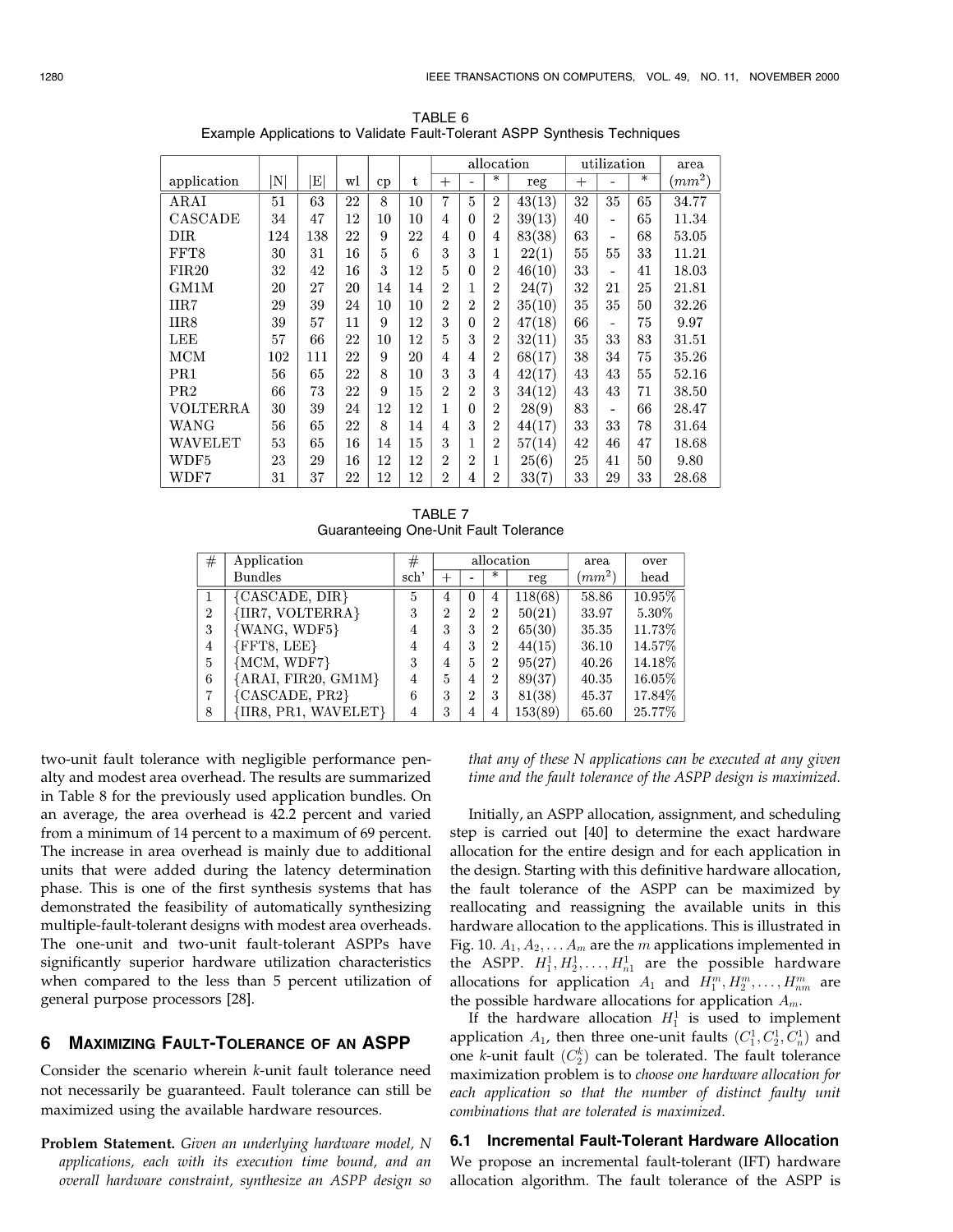| Application          | #    | allocation |                |        |         | area     | over   |
|----------------------|------|------------|----------------|--------|---------|----------|--------|
| <b>Bundles</b>       | sch' | $\pm$      |                | $\ast$ | reg     | $(mm^2)$ | head   |
| {CASCADE, DIR}       |      | 4          | $\theta$       |        | 139(81) | 61.29    | 13.72% |
| {IIR7, VOLTERRA}     | 4    | 3          | $\overline{2}$ | З      | 84(37)  | 50.59    | 56.82% |
| {WANG, WDF5}         | 4    | 3          | 3              | 3      | 91(36)  | 42.58    | 34.58% |
| ${FFT8, LEE}$        |      | 4          | 4              | 3      | 52(16)  | 45.27    | 43.67% |
| {MCM, WDF7}          |      | 4          | 5              | 3      | 108(33) | 54.01    | 53.01% |
| {ARAI, FIR20, GM1M}  | 6    | 5          | 4              | 3      | 100(44) | 51.21    | 35.58% |
| {CASCADE, PR2}       | 11   | 5          | 2              | 4      | 122(59) | 64.94    | 68.68% |
| {IIR8, PR1, WAVELET} | 8    | 3          | 3              | 4      | 173(83) | 68.45    | 31.23% |

TABLE 8 Guaranteeing Two-Unit Fault Tolerance

maximized, starting from one-unit fault tolerance  $(k = 1)$ and going up to the maximum achievable  $k$ -unit fault tolerance  $(k = MaxK)$ . Such an incremental strategy is justified because  $k$ -unit failures are more probable than  $k + 1$ unit failures.  $MaxK$  is obtained from the hardware units used in the ASPP and the hardware units required for each of the applications. For each value of  $k$ , we select an allocation for each application and evaluate the allocation by counting the number of distinct k-faulty unit combinations covered by it. If the number of distinct k-faulty unit combinations covered by the candidate allocation is better than that of the best allocation(s), it becomes the best allocation. However, if the candidate allocation covers the same number of distinct k-faulty unit combinations as the best allocation(s), it is added to this list of best allocation(s). This list of best allocations is then used as the starting point for improving the  $k + 1$ -unit fault tolerance.

#### 6.2 Evaluation of Resource Constrained Fault **Tolerance**

Table 9 summarizes the results of seven resource constrained fault-tolerant ASPPs. While column 2 shows the applications in the bundles, column 3 shows the throughput constraints of applications. Since fault tolerance is maximized (and not guaranteed), it is important to identify the faults that are tolerated. Consequently, the modules that are not used by an application are listed in column 7. Prefixes A, S, and M stand for adder, subtracter, and multiplier, respectively. The area of the synthesized ASPP and the

|       | $\overline{\mathrm{H}}/\mathrm{w}$ |             | Faulty unit combinations tolerated |          |             |                      |             |         |          |         |  |
|-------|------------------------------------|-------------|------------------------------------|----------|-------------|----------------------|-------------|---------|----------|---------|--|
|       | alloc                              |             | $1$ -unit                          |          |             | $\ddot{\phantom{0}}$ | $k$ -unit   |         |          |         |  |
|       |                                    | $C^1_1$     | $C_2^1$                            | $\cdots$ | $C^1_n$     |                      | $C_1^k$     | $C_2^k$ | $\cdots$ | $C_n^k$ |  |
|       | $H^1$                              | x           | x                                  |          | $\mathbf x$ |                      |             | x       |          |         |  |
| $A_1$ | $H^1_2$                            |             | x                                  | x        |             |                      | $\mathbf x$ | x       |          | x       |  |
|       | $\ddot{\phantom{0}}$               |             |                                    |          |             |                      |             |         |          |         |  |
|       | $H^1_{n1}$                         |             | x                                  | х        |             |                      | x           |         |          |         |  |
|       | $H^2_\tau$                         | x           | x                                  |          |             |                      | x           |         | x        |         |  |
| $A_2$ | $\overline{H}{}^2_2$               |             |                                    | x        | X           | X                    |             | x       |          |         |  |
|       | $\ddot{\phantom{0}}$               |             |                                    |          |             |                      |             |         |          |         |  |
|       | $H^2_{n2}$                         | $\mathbf x$ |                                    | x        | $\mathbf x$ | $\mathbf x$          |             |         |          | X       |  |
|       |                                    |             |                                    |          |             |                      |             |         |          |         |  |
|       | $H^{m}$                            |             |                                    | x        |             |                      | $\mathbf x$ | x       |          |         |  |
| $A_m$ | $H_2^{\overline{m}}$               |             | х                                  |          | x           | x                    |             | х       | х        |         |  |
|       |                                    |             |                                    |          |             |                      |             |         |          |         |  |
|       | $H^m_{nm}$                         |             | х                                  |          |             |                      |             |         |          |         |  |

Fig. 10. Hardware allocation to maximize ASPP fault tolerance.

area overhead vis-a-vis the area of the largest dedicated ASIC design are summarized in the last column. The area of the synthesized ASPPs includes the area of the composed controller. In these ASPP implementations, we assume that the composed ASPP controller is fault-free. The first term within parentheses in the last column shows the percent overhead of a non-fault-tolerant ASPP. The second term shows the percent overhead of rendering these ASPPs faulttolerant. The additional area overhead of rendering a basic ASPP fault-tolerant is less than 7 percent. The average area overhead for these designs is consistent with those of guaranteed one-unit fault tolerance summarized in Section 5.4. This is because all of the designs (except for design #5) turned out to be one-unit fault-tolerant.

The first two designs in Table 9 are truly multifunctional in that all applications are distinct. The next three ASPPs are partially multifunctional in that some of the applications have two schedules. For example, design #5 has one schedule each of ADAPT and WAVELET and two WDF9 schedules. Since, the two WDF9 schedules have different hardware allocations, they can tolerate faults in different functional units. Finally, designs #6 and #7 implement multiple schedules of a single application (with different latencies). Consequently, these fault-tolerant designs yield gracefully degradable implementations of a single application. The performance of design #7 degrades by six clock cycles in the presence of any single module failure.

# 6.3 K-unit Fault Tolerance of ASPP Designs

The k-unit fault tolerance capabilities of the designs synthesized using the IFT allocation are summarized in Table 10. Except for #5, all designs can tolerate all single functional unit faults. In addition, these designs can tolerate some k-unit failures as well. For example, design #1 can tolerate 84.8 percent of all two-unit faults and 58.6 percent of all triple functional unit failures and so on.

### 7 CONCLUSION

We presented a computer aided design approach to synthesize ASPP designs that can tolerate single and multiple functional unit failures. We showed how fault tolerance can be incorporated at the behavioral level by combining the flexibility of multiple applications in an ASPP with judicious application-to-faulty-unit assignment. We described a fault-tolerant synthesis system to design ASPPs that are guaranteed to be k-unit fault-tolerant. Then,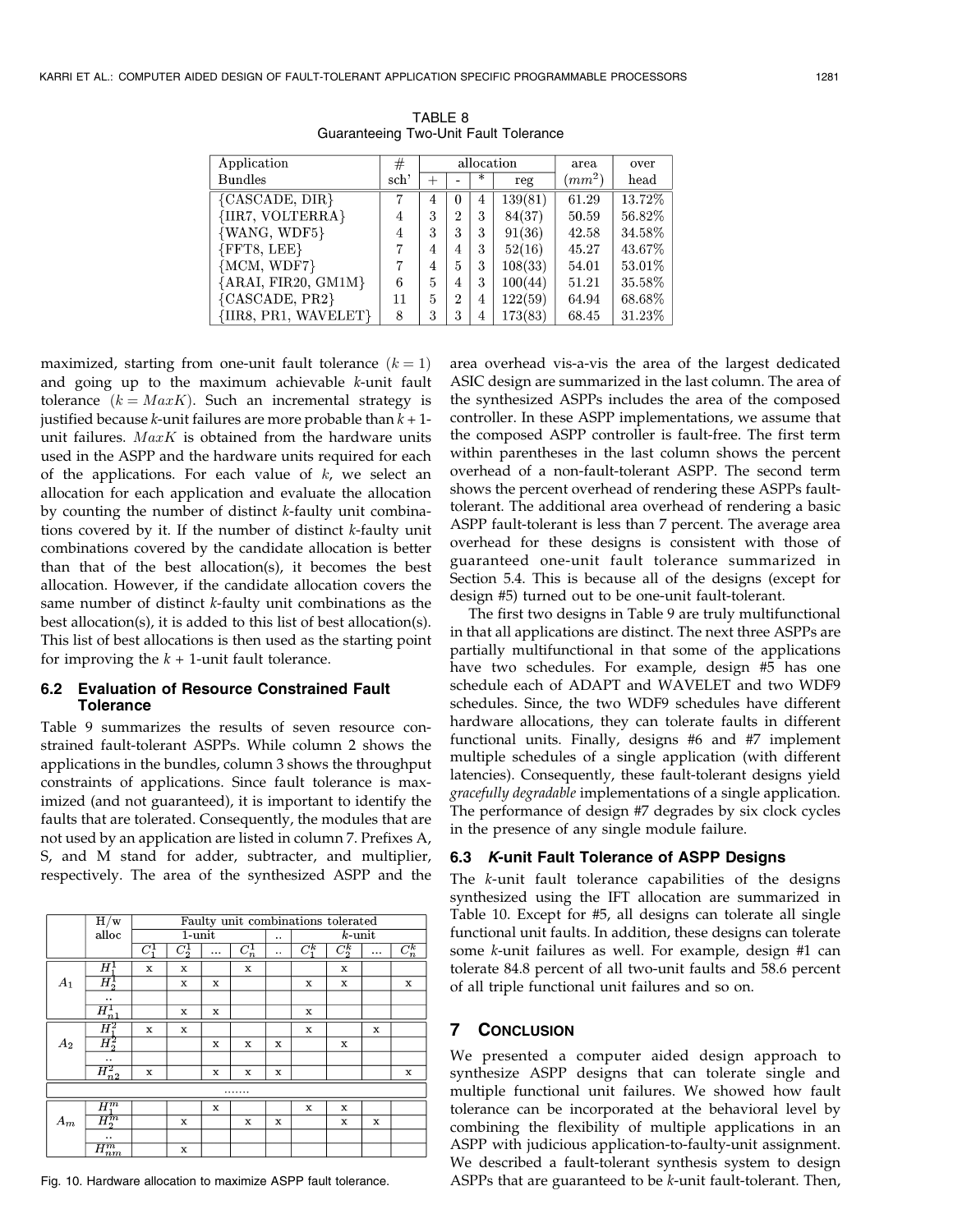| #              | Application              |                 |                     | $\overline{\#units}$ |                                  | tolerates                | area            |
|----------------|--------------------------|-----------------|---------------------|----------------------|----------------------------------|--------------------------|-----------------|
|                | <b>Bundles</b>           | $\mathbf t$     | $\overline{+}$      |                      | $\overline{\ast}$                | faults in                | $(mm^2)$        |
|                | $\overline{DIF}$         | 11              | $\overline{3}$      | $\overline{3}$       | 3                                |                          | 31.05           |
| $\mathbf{1}$   | IIR7                     | 10              | $\overline{2}$      | $\overline{2}$       | $\overline{2}$                   | A0, S2, M0               | (17.64%         |
|                | <b>LDILP</b>             | 6               | $\overline{2}$      | $\overline{2}$       | $\mathbf{1}$                     | A1, S0, M0, M2           | $+4.83\%$       |
|                | <b>WAVELET</b>           | 15              | $\overline{2}$      | $\mathbf{1}$         | $\mathbf{1}$                     | A2, S1, S2,              |                 |
|                |                          |                 |                     |                      |                                  | M1,M2                    |                 |
|                | $\overline{\text{DIT}}$  | 11              | 5                   | $\overline{2}$       | $\overline{\mathbf{3}}$          |                          |                 |
| $\overline{2}$ | 8IIR                     | 23              | $\mathbf{1}$        | $\theta$             | $\overline{2}$                   | A1, A2, A3, A4,          | 33.45           |
|                |                          |                 |                     |                      |                                  | S0, S1, M2               | $(24.35\%$      |
|                | CASCADE                  | 11              | 3                   | 0                    | $\overline{2}$                   | A0, A4, S0,              | $+ 1.54\%)$     |
|                |                          |                 |                     |                      |                                  | S1,M1                    |                 |
|                | FIR20                    | 17              | $\overline{4}$      | 0                    | $\mathbf{1}$                     | A0, S0, S1,              |                 |
|                |                          |                 |                     |                      |                                  | M0, M2                   |                 |
|                | $\overline{\text{IIR7}}$ | $\overline{10}$ | $\overline{2}$      | $\overline{2}$       | $\overline{2}$                   |                          | 35.28           |
| 3              | <b>VOLTERRA</b>          | 17              | $\mathbf{1}$        | $\mathbf{1}$         | $\mathbf{1}$                     | A0, S0, M0               | $(4.56\%$       |
|                | <b>VOLTERRA</b>          | 17              | $\mathbf{1}$        | $\mathbf{1}$         | $\mathbf{1}$                     | A1, S1, M1               | $+4.60\%$ )     |
|                | $\overline{\text{PR1}}$  | $\overline{8}$  | $\overline{3}$      | $\overline{4}$       | $\overline{4}$                   |                          |                 |
| $\overline{4}$ | IIR <sub>8</sub>         | 11              | $\overline{2}$      | $\theta$             | 3                                | A0, M0, S0,              |                 |
|                |                          |                 |                     |                      |                                  | S1, S2, S3               | 64.55           |
|                | <b>WAVELET</b>           | 14              | $\overline{2}$      | $\mathbf{1}$         | $\overline{2}$                   | A2, M1, M3,              | $(19.44\%$      |
|                |                          |                 |                     |                      |                                  | S0, S1, S3               | $+3.60\%)$      |
|                | <b>WAVELET</b>           | 14              | $\overline{2}$      | 1                    | $\overline{2}$                   | A1, M1, M2,              |                 |
|                |                          |                 |                     |                      |                                  | S0, S1, S2               |                 |
|                | <b>ADAPT</b>             | $\overline{10}$ | $\overline{2}$      | $\overline{0}$       | $\overline{2}$                   | $\overline{S}0$          | 20.27           |
| 5              | <b>WAVELET</b>           | 14              | $\overline{2}$      | $\mathbf{1}$         | $\overline{2}$                   |                          | $(15.50\%$      |
|                | WDF9                     | 9               | $\overline{2}$      | $\mathbf{1}$         | $\mathbf{1}$                     | M1                       | $+2.62\%)$      |
|                | WDF9                     | 9               | $\overline{2}$      | $\mathbf{1}$         | $\mathbf{1}$                     | M <sub>0</sub>           |                 |
|                |                          | $\overline{22}$ | $\overline{4}$      | $\overline{0}$       | $\overline{4}$                   |                          |                 |
|                |                          | 27              | 3                   | $\overline{0}$       | 3                                | A3, M3                   | 16.86           |
| 6              | DIR.                     | 27              | 3                   | $\theta$             | 3                                | A2,M2                    | $(4.90\%$       |
|                |                          | 27              | 3                   | $\theta$             | 3                                | A1, M1                   | $+4.58\%)$      |
|                |                          | 27              | 3<br>$\overline{3}$ | $\overline{0}$       | 3                                | A0, M0                   |                 |
|                |                          | 19<br>25        | $\overline{2}$      | $\overline{4}$<br>3  | $\overline{3}$                   |                          |                 |
| 7              | <b>MCM</b>               | 25              | $\overline{2}$      | 3                    | $\overline{2}$<br>$\overline{2}$ | A0, S0, M0<br>A0, S1, M1 | 15.76<br>(7.34% |
|                |                          | 25              | $\overline{2}$      | 3                    | $\overline{2}$                   | A1, S2, M0               | $+ 6.04\%)$     |
|                |                          | 25              | $\overline{2}$      | 3                    | $\overline{2}$                   | A2, S3, M2               |                 |
|                |                          |                 |                     |                      |                                  |                          |                 |

TABLE 9 Resource Constrained Fault-Tolerant ASPP Synthesis

we described a hardware reallocation algorithm to maximize the fault tolerance of ASPP designs subject to resource constraints.

Inherent redundancy of multiapplication ASPPs has been used to yield low cost one-unit and two-unit fault tolerance. These fault-tolerant ASPPs in addition yield

TABLE 10 Multiple Unit Fault Tolerance

|                | k-unit fault tolerance |          |         |         |
|----------------|------------------------|----------|---------|---------|
| ex             | $k=1$                  | $k=2$    | $k=3$   | $k=4$   |
| $\mathbf{1}$   | 100.0%                 | 84.8%    | 58.6%   | 33.9%   |
| $\overline{2}$ | 100.0%                 | 52.8%    | 17.9%   | 4.8%    |
| 3              | 100.0%                 | 73.3%    | 43.3%   | 21.4%   |
| $\overline{4}$ | 100.0%                 | 67.9%    | 36.4%   | 19.0%   |
| 5              | $60.0\%$               | $0.0\%$  | $0.0\%$ | $0.0\%$ |
| 6              | 100.0%                 | $14.3\%$ | $0.0\%$ | $0.0\%$ |
| 7              | 100.0%                 | 26.6%    | $0.0\%$ | $0.0\%$ |

multiunit fault tolerance for free. However, extending this approach to single application fault tolerance will result in significant area overheads. The area overhead of multi and single-application ASPPs can be reduced via graceful performance degradation. The fault-tolerant ASPPs had very low area overheads for tolerating single unit failures and modest overheads for tolerating multiple unit failures.

# **ACKNOWLEDGMENTS**

R. Karri's research was supported by US National Science Foundation CAREER award MIP-9702676.

# **REFERENCES**

- [1] M. Abramovici, M.A. Breuer, and A.D. Friedman, Digital Systems Testing and Testable Designs. New York: Computer Science Press, 1990.
- [2] A. Antola, V. Piuri, and M. Sami, ªSemi-Concurrent Error Detection Data Paths,º Proc. IEEE Symp. DFT in VLSI Systems, pp. 298-306, Oct. 1997.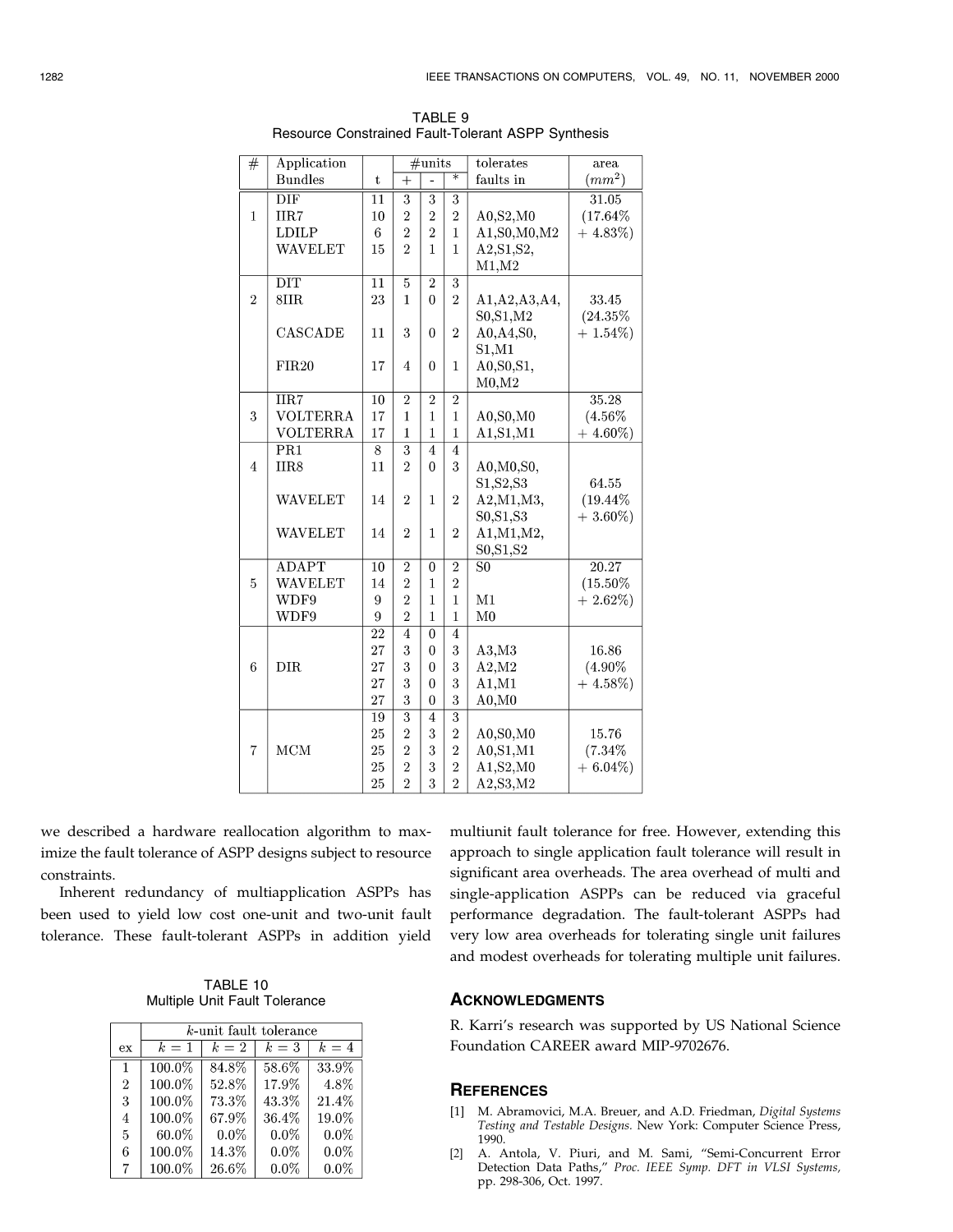- A. Antola, V. Piuri, and M. Sami, "High Level Synthesis of Data Pats with Concurrent Error Detection," Proc. IEEE Symp. DFT in VLSI Systems, pp. 292-299, 1998.
- [4] D.M. Blough, F.J. Kurdahi, and S.Y. Ohm, "Optimal Recovery Point Insertion for High Level Synthesis of Recoverable Microarchitectures," Proc. 25th Fault-Tolerant Computing Symp., 1995.
- [5] M. Breternitz and J.P. Shen, "Architecture Synthesis of High Performance Application-Specific Processors," Proc. 27th Design Automation Conf., pp. 542-447, 1990.
- H. Choi, J. Kim, C. Yoon, I. Park, S.H. Hwang, and C.M. Kyung, ªSynthesis of Application Specific Instructions for Embedded DSP Software," IEEE Trans. Computers, vol 48. no. 6, pp. 603-614, June 1999.
- [7] D. Clark and B. Hutchings, "Supporting FPGA Microprocessors through Retargetable Software Tools," Proc. IEEE Symp. FPGAs for Custom Computing Machines, Apr. 1996.
- A. DeHon, "DPGA-Coupled Microprocessors: Commodity ICs for the Early 21st Century," Proc. IEEE Symp. FPGAs for Custom Computing Machines, Apr. 1994.
- [9] G. DeMicheli, Synthesis and Optimization of Digital Circuits. New York: McGraw-Hill, 1994.
- [10] Fujitsu Microelectronics Inc., "AFP MB86975 Data Sheet," Aug. 1987.
- [11] A. Doumar, S. Kaneko, and H. Ito, "Defect and Fault Tolerance FPGAs by Shifting the Configuration Data," Proc. IEEE Int'l Symp. Defect and Fault Tolerance in VLSI Systems, pp. 377-385, 1999.
- [12] S. Dutt, V. Shanmugavel, and S. Trimberger, "Efficient Incremental Rerouting for Fault Reconfiguration in Field Programmable Gate Arrays," Proc. Int'l Conf. Computer-Aided Design, pp. 173-176, 1999.
- [13] D.D. Gajski, N.D. Dutt, A. Wu, and S. Lin, High-Level Synthesis: Introduction to Chip and System Design. Kluwer Academic, 1992.
- G. Goossens et al., "Integration of Medium-Throughput Signal Processing Algorithms on Flexible Instruction-Stes Architectures,' J. VLSI Signal Processing, vol. 9, nos. 1-2, pp. 49-65, 1995.
- [15] L.M. Guerra et al., "High Level Synthesis Techniques for Efficient Built-In Self Repair," Proc. IEEE Workshop DFT in VLSI Systems, pp. 41-48, 1993.
- [16] G. Hadley and B. Hutchings, "Design Methodologies for Partially Reconfigured Systems," Proc. IEEE Symp. FPGAs for Custom Computing Machines, Apr. 1995.
- [17] B. Iyer, R. Karri, and I. Koren, "Phantom Redundancy: A High-Level Synthesis Approach for Manufacturability," Proc. Int'l Conf. Computer-Aided Design 95, pp. 658-661, 1995.
- [18] R. Karri and A. Orailoglu, "Synthesis of Optimal Self-Recovering Microarchitectures," Proc. 23rd Int'l Symp. Fault-Tolerant Computing, June 1993.
- [19] J. Lach, W.H. Mangione-Smith, and M. Potkonjak, "Low Overhead Fault-Tolerant FPGA Systems," IEEE Trans. VLSI Systems, vol. 6, no. 2, pp. 212-221, June 1998.
- [20] E.A. Lee and D.G. Messerschmitt, "Static Scheduling of Synchronous Data Flow Programs for Digital Signal Processing," IEEE Trans. Computers, vol. 36, no. 1, pp. 24-36, Jan. 1987.
- [21] M. Lee, V. Tiwari, S. Malik, and M. Fujita, "Power Analysis and Minimization Techniques for Embedded DSP Software," IEEE Trans. VLSI Systems, vol. 5. no. 1, pp. 123-135, May 1997.
- [22] R. Leupers, W. Schednk, and P. Marwedel, "Retargetable Assembly Code Generation by Bootstrapping," Proc. Int'l Symp. High-Level Synthesis, pp. 88-93, 1994.
- [23] M.C. McFarland, A.C. Parker, and R. Camposano, "The High-Level Synthesis of Digital Systems," Proc IEEE, vol. 78, no. 2, pp. 301-317, 1990.
- [24] F.J. Meyer, X. Chen, J. Zhao, and F. Lombardi, "Fault Tolerance of One-Time Programmable FPGAs with Faulty Routing Resources,' Proc. Int'l Conf. Innovative Systems in Silicon, pp. 155-164, 1997.
- [25] R. Negrini, M.G. Sami, and R. Stefanelli, Fault Tolerance through Reconfiguration in VLSI and WSI Arrays. MIT Press, 1989.
- [26] A. Orailoglu and R. Karri, "Coactive Scheduling and Checkpoint Determination during the High Level Synthesis of Self Recovering Microarchitectures," IEEE Trans. VLSI Systems, vol. 2, no. 3, pp. 304-311, 1994.
- [27] A. Orailoglu and R. Karri, "Automatic Synthesis of Self-Recovering VLSI Systems," IEEE Trans. Computers, Feb. 1996.
- [28] D.A. Patterson and J.L. Hennessy, Computer Architecture: A Quantitative Approach. San Mateo, Calif.: Morgan Kaufmann, 1990.
- [29] P.G. Paulin, C. Liem, T.C. May, and S. Sutarwala, "CodeSyn: A Retargetable Code Synthesis System," Proc. Int'l Symp. High-Level Synthesis, p. 94, 1994.
- [30] G.D. Hillman, "DSP56200: An Algorithm-Specific Digital Signal Processor Peripheral," Proc. IEEE, vol. 75, no. 9, pp. 1,185-1,191, year?
- [31] J.J. Raffel, A.H. Anderson, G.H. Chapman, K.H. Konkle, B. Mathur, A.M. Soares, and P.W. Wyatt, ªA Wafer-Scale Digital Integrator Using Restructurable VLSI,º IEEE Trans. Electronic Devices, no. 32, pp. 479-486, 1985.
- [32] C.C. Stearns, D.A. Luthi, P.A. Ruetz, and P.H. Ang, "A Reconfigurable 64-Tap Transversal Filter," IEEE Custome Integrated Ccircuits Conf., pp. 8.8.1-8.8.4, 1988.
- [33] R.A. Walker and D.E. Thomas, "Behavioral Transformation for Algorithmic Level IC Design," IEEE Trans. Computer-Aided Design, vol. 8, no. 10, pp. 1,115-1,128, 1989.
- [34] A.K. Yeung and J.M. Rabaey, ªA 2.4 GOPS Data-Driven Reconfigurable Multiprocessor IC for DSP," Proc. 1995 IEEE Int'l Solid-State Circuits Conf. ISSCC, pp. 108-109, 1995.
- [35] M.R. Garey and D.S. Johnson, Computers and Intractability: A Guide to the Theory of NP-Completeness. New York: W.H. Freeman, 1979.
- [36] R. Narasimhan, D. Rosenkrantz, and S.S. Ravi, "Efficient Algorithms for Analyzing and Synthesizing Fault-Tolerant Data Paths," Proc. IEEE Symp. DFT in VLSI Systems, pp. 81-89, Nov. 1995.
- [37] G. Lakshminarayana, A. Raghunathan, and N. K. Jha, "Behavioral Synthesis of Fault Secure Controller/Datapaths Using Aliasing Probability Analysis," IEEE Int'l Symp. Fault-Tolerant Computing, June 1996.
- [38] K. Kim, R. Karri, and M. Potkonjak, "Maximizing the Fault-Tolerance of Application Specific Programmable Signal Processors," Proc. IEEE Workshop VLSI Signal Processing, pp. 283-292, Nov. 1996.
- [39] K. Kim, R. Karri, and M. Potkonjak, "Heterogeneous Built-In Resiliency of Application Specific Programmable Processors,' Proc. Int'l Conf. Computer-Aided Design, pp. 406-411, Nov. 1996.
- [40] K. Kim, R. Karri, and M. Potkonjak, "Synthesis of Application Specific Programmable Processors," Proc. 34th Design Automation Conf., pp. 353-358, June 1997.
- [41] S. Malik, M. Martonosi, and Y Li, "Static Timing Analysis of Embedded Software," Proc. Design Automation Conf., pp. 147-152, June 1997.
- [42] J. Rabaey et al., "Fast Prototyping of Data Path Intensive Architectures," IEEE Design and Test, vol. 8, no. 1, pp. 40-51, 1991.
- [43] J.E. Vuillemin, P. Bertin, and D. Ronchin, "Programmable Active Memories: Reconfigurable Systems Come of Age," IEEE Trans. VLSI Systems, Mar. 1996.



Ramesh Karri received the PhD degree in computer science from the University of California at San Diego in 1993. From 1988-1989, he worked as a research engineer at CMC Ltd. in India. From 1993-1998, he was an assistant professor in the Department of Electrical and Computer Engineering at the University of Massachussetts at Amherst. From 1997-1998, he was a member of the technical staff at Bell Labs, Lucent Technologies. Since August 1998,

he has been an associate professor of electrical engineering at Polytechnic University, Brooklyn, New York. His research interests include CAD for fault tolerance, reliability, and manufacturability, reconfigurable computing, and hardware-software co-design. He was the recipient of a US National Science Foundation CAREER award.